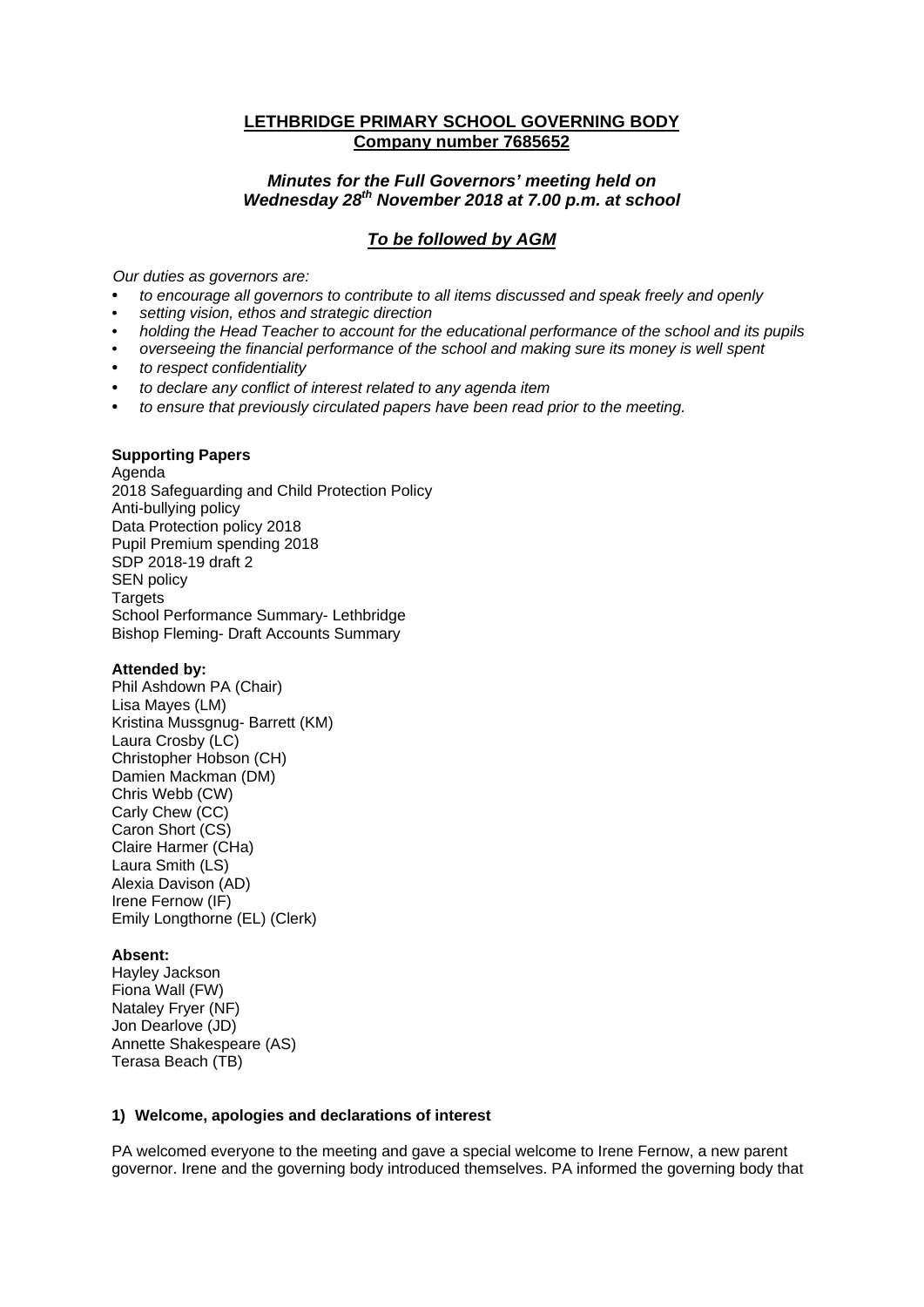DM and CW reached the end of their term of office in October and both had expressed a wish to continue. The governors re-appointed CW and DM.

#### **2) Notification of items for AOB**

1. Funding- See Minute 8

2. Parking- See Minute 14

#### **3) Minutes of Previous Meeting** *held 27.09.18*

The minutes were accepted and signed as a true account of the meeting.

#### **4) Matters Arising**

LM had checked the figures and produced a current Pupil Premium report.

PA reminded all governors to read the prospectus on the website and let LM know any comments. EL had added the policies to this agenda.

EL had emailed LM a list of link governors.

PA asked if anyone had anything they wanted to mention? There were no further comments.

# **5) Head Teacher's report**

LM informed the governing body that they are still getting last year's analyses as the government releases more figures and they have now received information on how the data looks regarding pupil groups e.g. EAL. LM circulated the School Performance Summary document. LM said that nothing unexpected came up and she is very pleased. LM informed governors that today the new inspection dashboard came out which is what Ofsted inspectors use to find key lines of enquiry. LM said that there are no key lines of enquiry for Lethbridge which is great news. LM reported that attainment was 20% higher than national, disadvantaged pupils scored higher than national and progress was around national. LM added that it is difficult to have high progress scores when entry data is so high. LM fed back the school context information: Lethbridge contains 13/17 possible ethnic groups, the National average is 9 and the School Improvement Partner said that this amount is similar to schools in London. CS added that there about 40 different languages spoken. CHa found the exact number to be 41 languages. LM said that the EAL children are doing well. CS said that the most widely spoken language besides English is Hindi, then Portuguese then Bengali. PA commented that our cohorts and demographic is changing. LM said that this features heavily on the SDP. LM said that she is happy to answer any questions that governors have but she doesn't want to focus too much time on last year's attainment. However, they will soon have the data to be able to compare to local schools. LM said she recently attended a Head teacher meeting and it was reported that 7 schools in Swindon had combined attainment of 80% or more and we are on one of those 7. PA asked if that was in respect of Primary Schools. LM replied yes.

LM thanked the governors who attended the SDP writing day for their very useful input and knowledge of social media. LM said that they helped break down the targets into steps with time frames. LM said that she would like to attach a governor to each element of the SDP so when they visit school they can look at that target with the subject leader and feedback at the meetings to share ownership. LM listed the 5 elements: 1. Reviewing the curriculum. PA suggested asking the curriculum link governors to form a sub-committee and share it, rather than one person. 2. Behaviour. 3. Mental health and well-being. LM said that LP and TM are working hard towards an award and that a lot of it is audit work and actions may change throughout the year. IF said that she would be interested in this area. 4. Wider community and social media- CM as subject leader. 5. Gender and EAL- CHa and CS as subject leaders. LM suggested she and EL produce a table combining link governor roles with the SDP elements. **ACTION LM AND CLERK.** PA said yes please. LM said that the purpose of this is to make visits as meaningful as possible and she feels it is already more meaningful than ever. CHa agreed that the SDP is very purposeful. LM asked how governors felt, is it a reasonable ask? Governors agreed.

#### **6) SATs Targets 2019**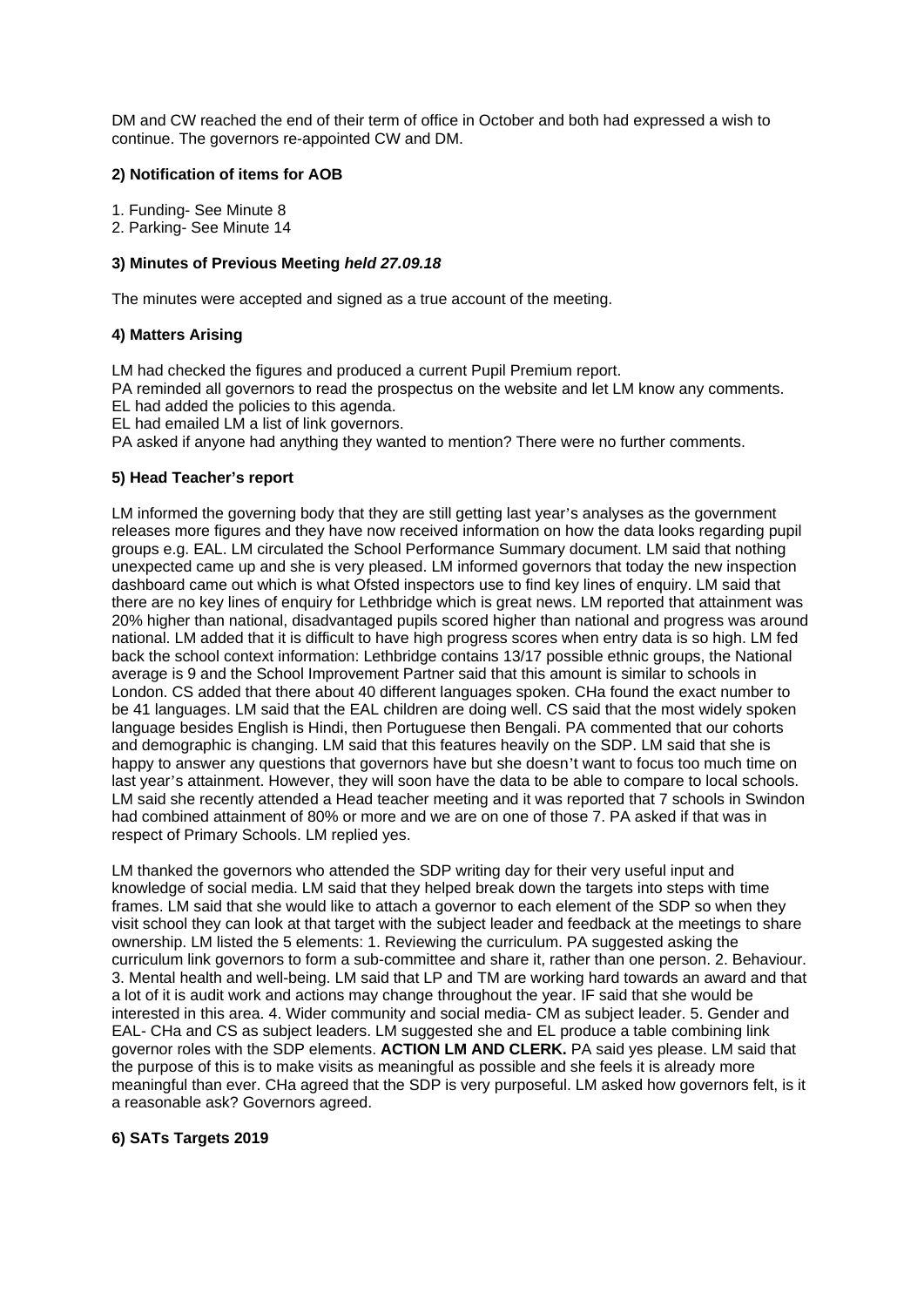LM circulated the targets on Governorhub prior to the meeting. LM informed governors that the targets were set at the beginning of the year based on the prior attainment of that cohort and previous years'. LM said that there have been no changes apart from that the targets are now embedded in performance management. DM asked if the document should say to be in line with 2016-17 or 2017- 18? LM replied that she has kept it with 2016-17 as the attainment was slightly higher that year. LM informed governors that soon KS1 progress will be measured from Reception to end of KS2, currently it's measured from year one. LM said that this is good news as the Early Years scores are consistently slightly above the national average, although the cohort is changing. PA added that this could increase the amount of pupils coming in and out of Lethbridge which reflects in the data. KM answered that this is probably fairer as it is tracked by child. CH asked if they get data for international students? LM replied that children who start in year 5 or later are not given a progress score, just topline attainment. KM asked when this will change? LM replied that she thinks it is from next year's Reception cohort. PA asked if anyone had anything to add, there were no further questions.

# **7) Safeguarding update**

CS informed governors that the up to date policy is now on the website and she thanked those who had read it and sent comments. CS added that she is happy to talk through the terminology for anyone who needs it. CS informed everyone that Sarah Turner the Safeguarding Consultant we buy into provides the policy and she keeps it very up to date. CS informed governors that Sarah usually does an audit in January but there is a change in Swindon and Bernice Weiss, Safeguarding Advisor at Children's Services, has recommended the audit takes place in December where CS will work with EC, CHa and LM. CS reported that Child Protection, Early Help and Children in Need figures are in a strong place which has been reinforced by Sarah and Bernice who are very happy with the safeguarding at Lethbridge. CS said that they will be starting safeguarding induction for regular helpers, and five very regular helpers will now do the safeguarding training. CS informed governors that PA is coming into school tomorrow for a safety walk with the pupils about feeling safe in school. CS told PA she has questions recommend by Sarah for him to ask to get the children's point of view. PA thanked CS. CS reported that all staff have signed the code of conduct which commits them to reading Keeping Children Safe in Education, Safer Working Practice and the Behaviour and Safeguarding policies. CS said that they temporarily stopped buying into Hays Online training to save costs but will now buy back in as two new TAs, a new MDSA and IF need to complete it. CS asked if anyone had any questions? PA asked if it would be better for the new staff to wait until everyone else needs to do it? CS replied that it is better to do it straight away to be covered.

## **8) Feedback from Finance and Staffing Committee**

PA informed governors that the minutes of the meeting have been added to Governorhub. PA reported that he chaired the meeting which started with a presentation of the financial accounts for the last academic year. PA fed back that Bishop Fleming said that the audit process went very well. PA circulated a copy of the summary page of the accounts which condenses the report into income and expenditure. PA informed governors that the net result for last year's was an income surplus of 12k, however year we used £27k of our own reserves for capital expenditure giving a deficit of £15k. £156k of reserves were brought forward, and taking off the £15k leaves £141,500 in reserves. PA informed governors that we budget on a three year cycle and finances are tight. PA added that the trustees' report gives a flavor of what happened this year. PA said that the draft set of accounts are on Governorhub, and we usually have the final accounts to approve at this meeting however they are not ready yet. PA recommended governors approve the accounts on the principle that the figures remain the same as in the draft accounts. PA informed governors that CM is using new software and they discussed reporting procedures, staffing was straightforward and the pillars have now been removed. PA said that this year's capital bid for funding was for new heating. PA asked CW for an update. CW said that they are currently in the tender process and two contactors have come in so far, no figures yet. CW said that they haven't changed the bid much from last year but they have collected more evidence such as a report from the heating engineer. CW said that it depends who we are competing with this year, the bid has to be in by the  $16<sup>th</sup>$  December and we will find out in the first week of April. PA added that it is a substantial bid. CW said it is over half a million pounds. LC asked if the bid was for traditional heating systems and have they considered mechanical system pumps? CW replied that it had been discussed however it is not feasible due to the size of the building and lack of storage on site. LC added that Co-Operative places are available to store energy, such as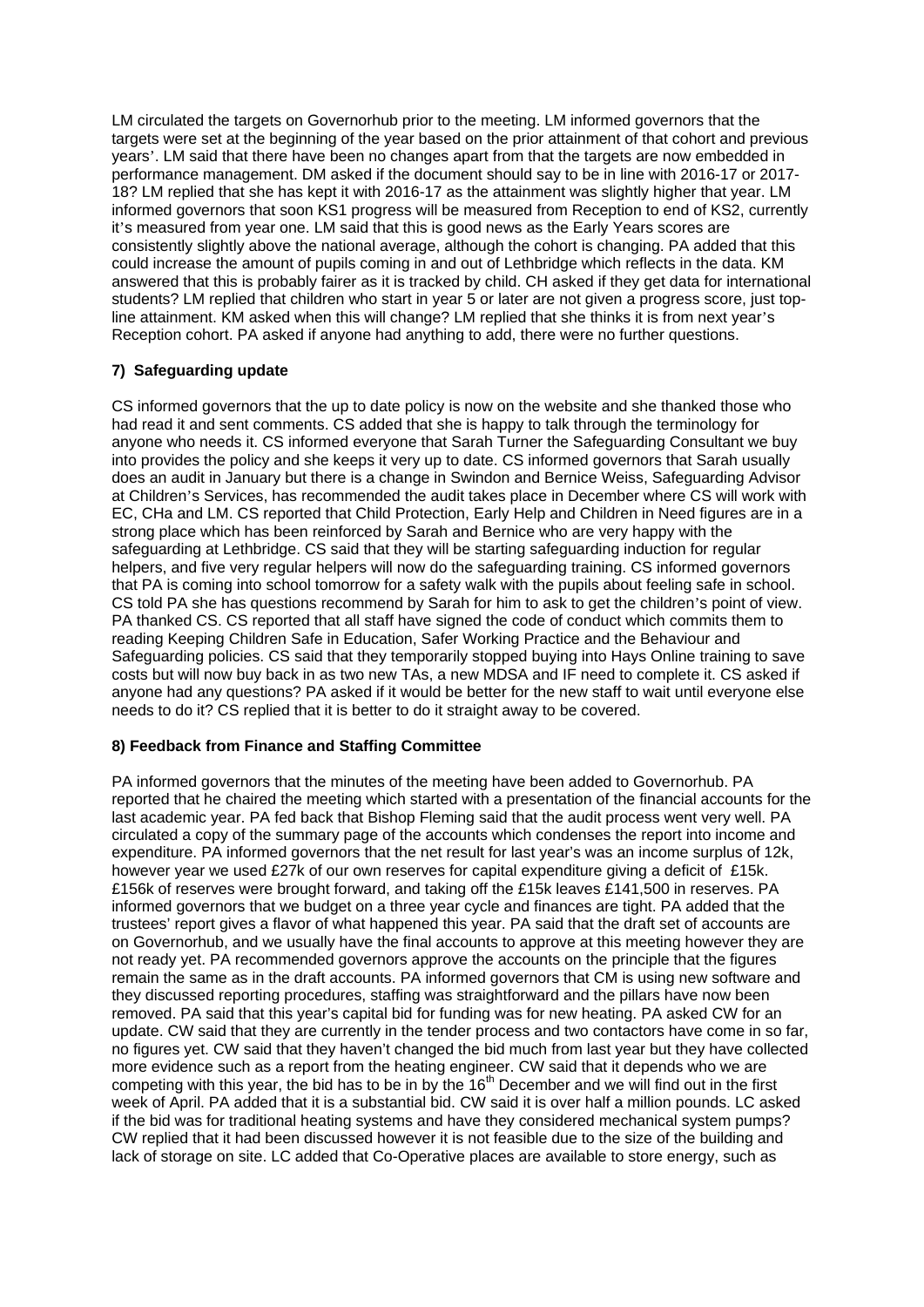solar farms. CW answered that the roof is covered with solar panels and the new heating will still be much more economical.

LM had posted on Governorhub regarding options for funding next year. PA asked LM if there had been an update. LM replied that there are possibly 3 options and the new option is most people's second choice as it is a little less wide-ranging. The option where most schools do better will most likely be the result, which unfortunately we do worse off by it. PA added that if the council used the Fairer Funding formula we would gain and additional 90k. LM replied that this would make a huge difference. LM said that the Primary representatives agreed to vote for the option that benefits most children in Swindon. LM said the good news is we can't be any worse off but we won't get what we should. PA asked when the Schools Forum meeting is? LM replied  $7<sup>th</sup>$  December. LM said she is disappointed that they haven't worked out a way for everyone to get an increase when they could have. LC asked if it can be reviewed? LM answered that it will be reviewed after a year but it won't change while we are receiving funding through the local authority, in 2020 we will receive funding straight from the Education funding agency , though this could be pushed back. LC asked if it is likely Swindon will change? LM said that everyone is feeling financial constraints and want their money to increase, though some are doing a lot better by the current funding formula. PA asked governors to send their comments to the local council.

## **9) Health and Safety report**

CHa informed governors that an audit from the insurance company took place on the  $5<sup>th</sup>$  November with herself, CW, CM and KL and they have received the report which she needs to analyse. CHa reported that the auditor picked on very minor things and therefore they only received a blue rating on two sections and the majority were Green which means something needs to be done. CHa gave the governing body some examples of minor actions e.g he wanted to see a signed copy of the health and safety policy with the exact date it was reviewed and recommended photos before and after the kitchen is deep cleaned. CHa said that the only yellow section was risk assessments for on-site, for example COSHH. CHa said they will be working through the actions to get everything to Blue if they can. CW added that we were randomly selected for the audit which took over four hours and the auditor did say he was very impressed. KM said that the actions seem easy to implement. CHa agreed, however they want a competent person with training to take the lead as it is very reliant on paperwork and in reality they are teachers. LS asked if they will check up on the actions? CHa replied that there is a website that you can access to update actions. PA concluded that being selected for the audit is positive as we can learn from it and thus need to follow through. CH asked if there would be any benefit to the insurance costs if the actions are reduced? LM and CHa agreed that CH had a very good point. CHa thanked CH and made a note to ask the insurance company. There were no further questions.

## **10) Pupil Premium Plan 2018-19**

LM informed governors that she had checked the figures; on census day in 2017 there were 23 PP children, 2018- 32, and they predict for 2019 there will be 30 children. LM updated governors on the main changes this year. LM said they are investing heavily in the ELSA scheme which will decrease spending on the TAMHS service and the wait for support. LM said that they used to pay for swimming using PP money to top up swimming for children who had not met the requirement; however they are now allowed to use Sports Premium funding so they will use that to train staff in the hope more children will meet the requirement earlier, this will enable PPG money to be spent elsewhere e.g ELSA. IF asked if the ELSA scheme would help more children? LM replied yes and they would get support quicker. KM asked if the staff have received training? LM replied that the staff are on a course now through the Virtual School where they also get support, supervision and resources. CS added that the staff have backgrounds in educational psychology. KM asked if this is covered by current TAs and do they now have additional hours? LM replied that their hours are timetabled between 1:1 work in the classroom as the ELSA role, they receive more money for the ELSA role. KM asked if children could self-refer to the ELSAs? LM replied that currently they are referred by teachers. CS added that the school council are going to raise awareness of 'people who can help' and the ELSAs will receive new lanyards so they are visible to the children, and they will think about how to manage selfreferrals. KM said that early intervention is key so it would be useful if children could self-refer. IF asked how the impact could be monitored? LM replied by using the Strengths and Difficulties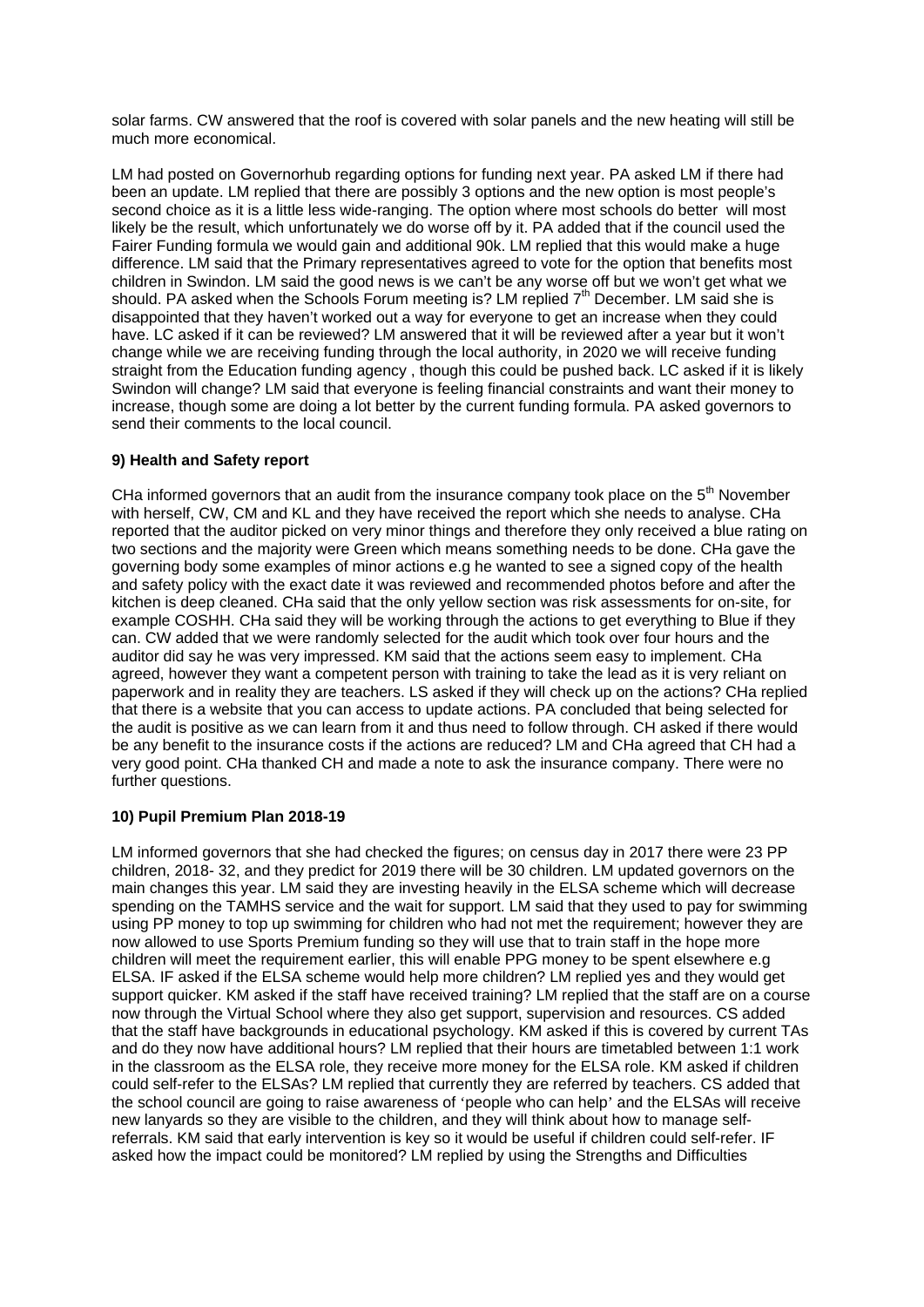questionnaire and measuring school attendance, how often they go to first aid at playtimes and social issues.

## **11) Policies**

#### *Data Protection, Safeguarding and Child Protection, EYFS, Anti- Bullying, SEN*

CS noticed that the EYFS policy was not the most recent version. EL will add it to the next agenda. **ACTION CLERK.** LM had received comments from IF and said she will go back though the policies. CW added that it would be best to put the date of the next review, not just the month from now on. IF suggested putting at the bottom of the policy information on how it is being monitored. CS said they are monitored through link governor visits and walks. PA said that governors have an overall monitoring role to check the policy is still fit for purpose. IF noted that the SEN policy could change in 6 months as the local authority are being inspected. PA answered that policies are on a review cycle but if something significant happens we will be given guidance on how to change the policy. PA added that governors focus on the statutory policies. KM said that IF has a good point, that the policies read nicely but it is difficult to see if they are being monitored. PA recommended writing at the bottom who has overall responsibility. IF suggested linking to action plans. LM asked if she meant saying where to find evidence e.g. lesson plans? IF replied yes, to give yourself an audit trail to give assurance. LS advised stating roles who are responsible not names as these change frequently. PA said that they should think about this next time the policies are reviewed. LC asked how we version control policies? CH said a summary of changes would be helpful as it would point out what to look for and add value to the review. CS said that this would be difficult for some policies e.g. the safeguarding policy as it changes regularly. IF suggested maybe sending a note along with the policies saying if there had been major changes. KM agreed, saying a note about major or minor changes is all we need. AD said that at the school she works in, changes are highlighted in yellow and you would refer back to the previous policy. CW suggested using track changes in Word. CH replied that it is difficult when multiple people are reviewing them. PA asked if old policies are archived? LM replied that they are stored on the T:Drive. IF said that the new Data Protection policy looks good, she has been to two training sessions recently and everything was included. KM asked if the policy was suggested by the Data Protection Officer? LM replied that it was. PA concluded that they will think about version control and indicate this on new policies. PA reminded governors to please send any comments prior to the meeting to save time at the meeting and allow the policies to be amended prior to approval.

## **12) Governor Updates**

PA referred governors to the briefing that came out on the 26<sup>th</sup> and is on Governorhub. There have been no link governor visits this academic year so far. PA asked if anyone has been on any training courses? IF replied that she has added the Governor training from the council and that she thought it was good. PA informed IF of the training and induction that Keith Defter does for the members of the Executive Strategy Partnership which IF should find beneficial. PA said he will keep her informed. PA told governors that he is on a leadership course by the NGA and he attended the first session last week with the Swindon cohort. PA said that he will be asking for a skills audit and an appraisal of himself to take place, and he will also conduct a school-based project and will therefore be contacting governors to help him when needed.

#### **13) Report on Head Teacher's performance review**

PA informed governors that LM's performance review is taking place on Monday and will therefore be reported on at the next meeting.

## **14) AOB**

LM had posted on Governorhub regarding the council changing the hatched area outside the school so that no one can stop there. LM informed governors that they are starting re-painting the area tomorrow. The governors discussed the land being leased to them and if the council as the authority to make that decision. LM said that she is concerned that delivery vehicles will not be able to stop and that staff pulling up there to transfer heavy resources will get tickets. LM said that the council are trying to reassure her that they will not receive tickets if it's a delivery. LM added that they said that